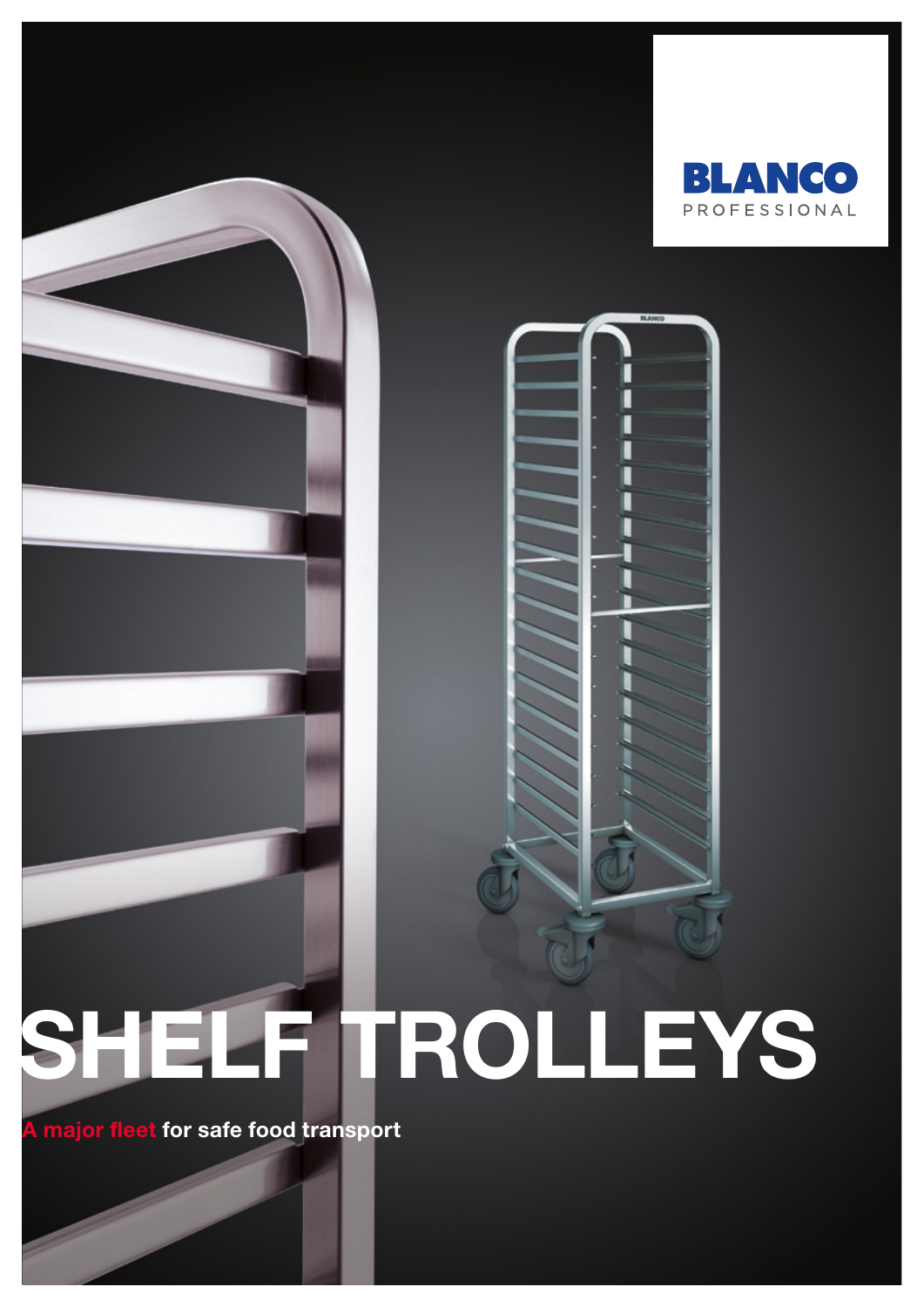

Smooth surfaces for easy cleaning and maximum hygiene

Push-through protection on both sides

Maximum stability thanks to welded cross struts on both sides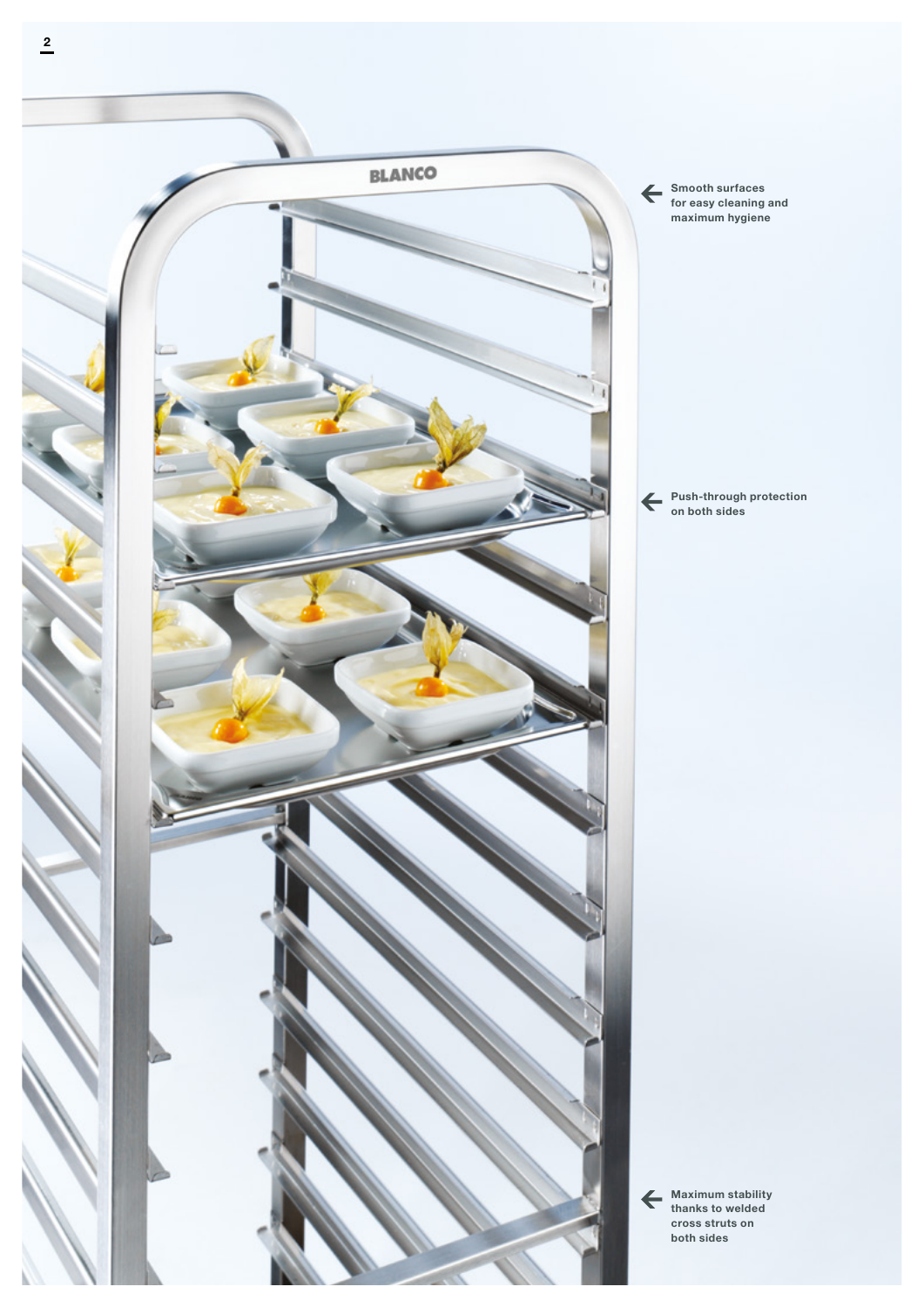# HAVE A GOOD TRIP

#### LANCO Professional shelf trolleys. Quality comes first.

BLANCO shelf trolleys impress thanks to their ideal combination between stability and mobility since food also needs to be safely transported from A to B.

The high-grade craftsmanship is particularly evident in the details: the tube clamps features a smooth surface, meaning no tapering, no dirty edges, greater hygiene and more design.

Loading, storing, transporting and serving. BLANCO shelf trolleys are ideal for multifunctional use and provide plenty of room for GN containers, GN sheets, GN trays and GN grates.

Select from 19 models and a useful accessories range with stainless steel and Resopal panelling, and dust protection and insulating hoods.

Look forward to using a strong trolley fleet that provides the right model for every occasion.

BLANCO shelf trolleys: long operating life featured as standard.



All-round stability The robust, all-round base frame adds extra stability while also protecting the support rail against deformation.



Safety first The special U-profile of the support rails acts as an integrated tip safety device.



Connected crosswise Cross struts increase the overall stability. Thanks to their offset arrangement, they can also be used as support rails.



Tube clamps without tapering. This not only guarantees a beautiful, functional design but also maximum hygiene since there are no edges collecting dirt.



Also safe during transport The push-through protection is mounted on both sides and thus ensures safe transport in every direction.



Bumper rail fitted as standard All shelf trolleys are equipped with a strong bumper rail. They protect the trolley and inventory against damage.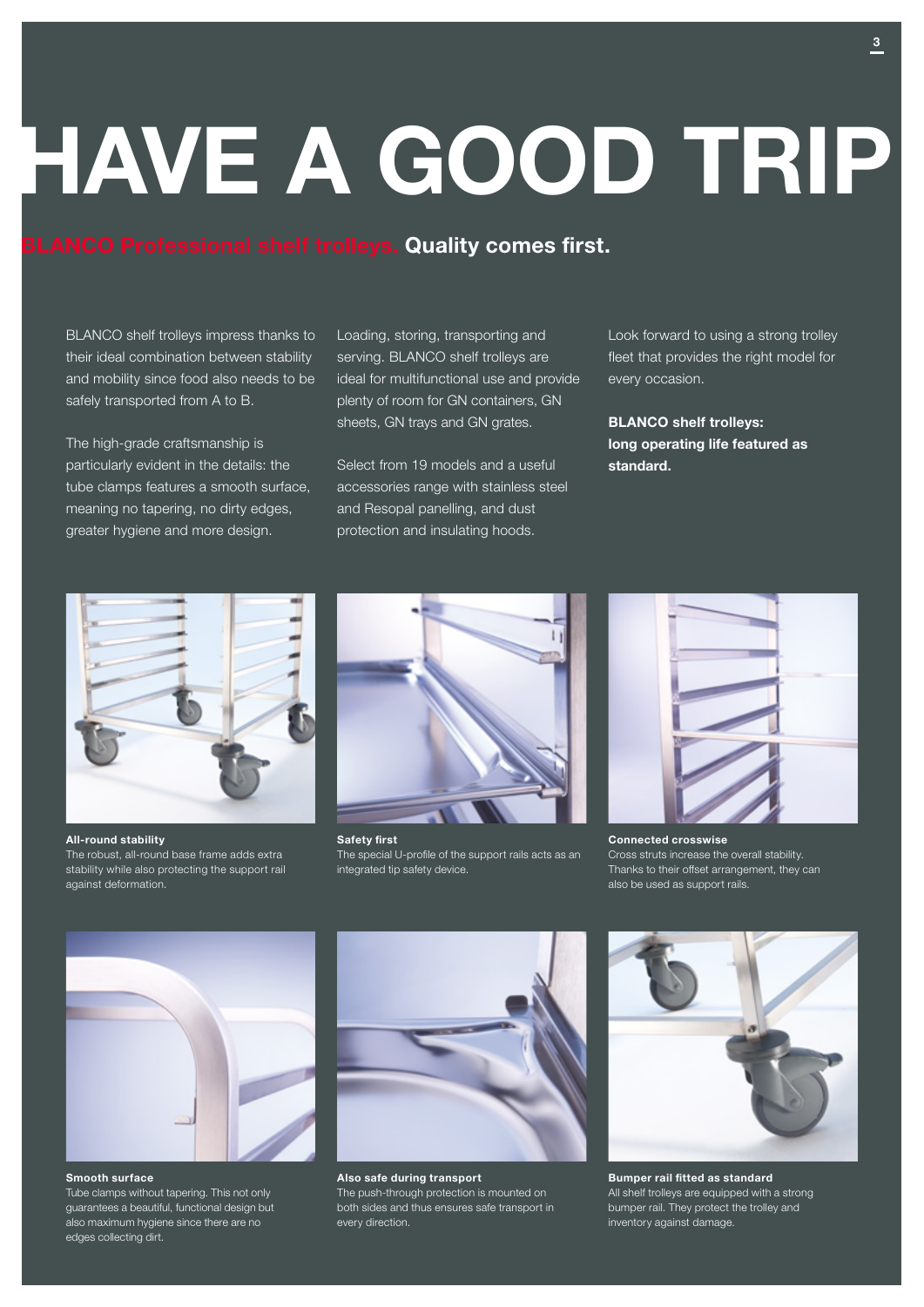### BLANCO SHELF TROLLEYS



| <b>Model</b>                       | <b>RWRA 850</b><br><b>Shelf trolley</b>                        | <b>RWRA 851</b><br><b>Shelf trolley</b> | <b>RWRA 852</b><br><b>Shelf trolley</b> | <b>RWR 751</b><br><b>Shelf trolley</b> |
|------------------------------------|----------------------------------------------------------------|-----------------------------------------|-----------------------------------------|----------------------------------------|
| Special features                   | with worktop                                                   |                                         | 2-piece with worktop                    |                                        |
| Dimensions $(L \times W \times H)$ | 460 x 613 x 845 mm                                             | 662 x 733 x 845 mm                      | 820 x 613 x 845 mm                      | 662 x 733 x 845 mm                     |
| Support pairs                      | 8 pair                                                         |                                         | 16 pair                                 | 7 pair                                 |
| Support spacing                    | 73 mm                                                          |                                         |                                         |                                        |
| Capacity                           | 8 GN 1/1 or 16 GN 1/2                                          | 8 GN 2/1 or 16 GN 1/1                   | 16 GN 1/1 or 32 GN 1/2                  | 7 GN 2/1 or 14 GN 1/1                  |
| Weight (synthetic castors)         | $15$ kg                                                        | 20 kg                                   | 22 kg                                   | 16 <sub>kg</sub>                       |
| Load-bearing capacity              | 100 kg                                                         | 200 kg                                  | 180 kg                                  | 200 kg                                 |
| Castor model                       | 125 mm in diameter, 4 steering castors, 2 of which have brakes |                                         |                                         |                                        |
| Castor version<br>Order no.        | Synthetic*<br>572926                                           | Synthetic*<br>572928                    | Synthetic*<br>572930                    | Synthetic*<br>572932                   |
| Castor version<br>Order no.        | Galvanised steel<br>572925                                     | Galvanised steel<br>572927              | Galvanised steel<br>572929              | Galvanised steel<br>572931             |

\* Corrosion-resistant in compliance with DIN 18867-8









| <b>Model</b>                       | <b>RWR 160</b><br><b>Shelf trolley</b>                         | <b>RWR 160-20</b><br><b>Shelf trolley</b> | <b>RWR 161</b><br><b>Shelf trolley</b> | <b>RWR 161-20</b><br><b>Shelf trolley</b> |  |
|------------------------------------|----------------------------------------------------------------|-------------------------------------------|----------------------------------------|-------------------------------------------|--|
| Dimensions $(L \times W \times H)$ | 460 x 613 x 1645 mm                                            | 460 x 613 x 1800 mm                       | 662 x 733 x 1645 mm                    | 662 x 733 x 1800 mm                       |  |
| Support pairs                      | 18 pair                                                        | 20 pair                                   | 18 pair                                | 20 pair                                   |  |
| Support spacing                    | 73 mm                                                          | 75 mm                                     | 73 mm                                  | 75 mm                                     |  |
| Capacity                           | 18 GN 1/1 or 36 GN 1/2                                         | 20 GN 1/1 or 40 GN 1/2                    | 18 GN 2/1 or 36 GN 1/1                 | 20 GN 2/1 or 40 GN 1/1                    |  |
| Weight (synthetic castors)         | 15 <sub>kg</sub>                                               | 19 kg                                     | 25 kg                                  |                                           |  |
| Load-bearing capacity              | 200 kg                                                         |                                           |                                        |                                           |  |
| Castor model                       | 125 mm in diameter, 4 steering castors, 2 of which have brakes |                                           |                                        |                                           |  |
| Castor version<br>Order no.        | Synthetic*<br>572934                                           | Synthetic*<br>572 303                     | Synthetic*<br>572936                   | Synthetic*<br>572 304                     |  |
| Castor version<br>Order no.        | Galvanised steel<br>572933                                     | Galvanised steel<br>568 497               | Galvanised steel<br>572935             | Galvanised steel<br>568 498               |  |

\* Corrosion-resistant in compliance with DIN 18867-8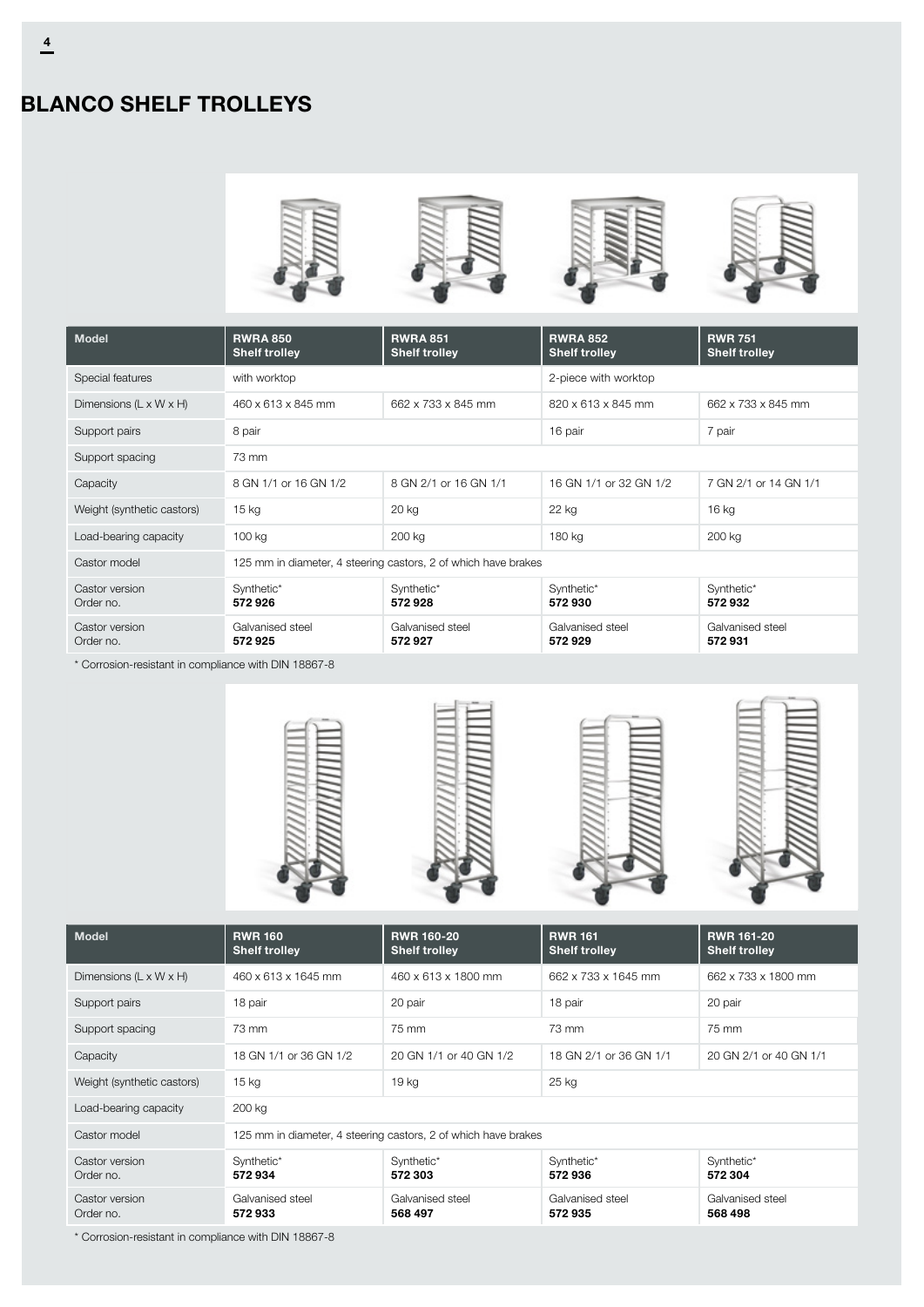#### BLANCO SHELF TROLLEYS









| <b>Model</b>                       | <b>RWRR 161</b><br><b>Shelf trolley</b>                        | <b>RWRE 161</b><br><b>Shelf trolley</b> | <b>RWR-VP 163</b><br><b>Shelf trolley</b>                           | <b>RWR SK-161</b><br><b>Shelf trolley</b>                  |
|------------------------------------|----------------------------------------------------------------|-----------------------------------------|---------------------------------------------------------------------|------------------------------------------------------------|
| Special features                   | when empty, can be<br>pushed into each other<br>to save space  | for roll-in refrigerators               | for storing and<br>providing pre-portioned<br>and lidded cold items | Salad and dessert<br>serving trolley<br>with serving doors |
| Dimensions $(L \times W \times H)$ | 662 x 734 x 1645 mm                                            | 587 x 658 x 1645 mm                     | 671 x 832 x 1675 mm                                                 | 662 x 733 x 1645 mm                                        |
| Support pairs                      | 18 pair                                                        |                                         | 12 pair                                                             | $5$ pair + 9 pair                                          |
| Support spacing                    | 73 mm                                                          |                                         | 115 mm                                                              | $115$ mm + 73 mm                                           |
| Capacity                           | 18 GN 2/1 or<br>36 GN 1/1                                      | 18 GN 2/1 or<br>36 GN 1/1               | 24 EN trays                                                         | 14 GN 2/1-20 or<br>14 BZG 2/1-20                           |
| Weight (synthetic castors)         | 25 kg                                                          |                                         | 18 kg                                                               | 30 kg                                                      |
| Load-bearing capacity              | 200 kg                                                         |                                         | 240 kg                                                              | 200 kg                                                     |
| Castor model                       | 125 mm in diameter, 4 steering castors, 2 of which have brakes |                                         |                                                                     |                                                            |
| Castor version<br>Order no.        | Synthetic*<br>572938                                           | Synthetic*<br>572940                    | Synthetic*<br>572923                                                | Synthetic*<br>572944                                       |
| Castor version<br>Order no.        | Galvanised steel<br>572937                                     | Galvanised steel<br>572939              | Galvanised steel<br>572945                                          | Galvanised steel<br>572943                                 |

\* Corrosion-resistant in compliance with DIN 18867-8

We will be happy to provide you with additional information on these products and the entire BLANCO product line on request (see back for address).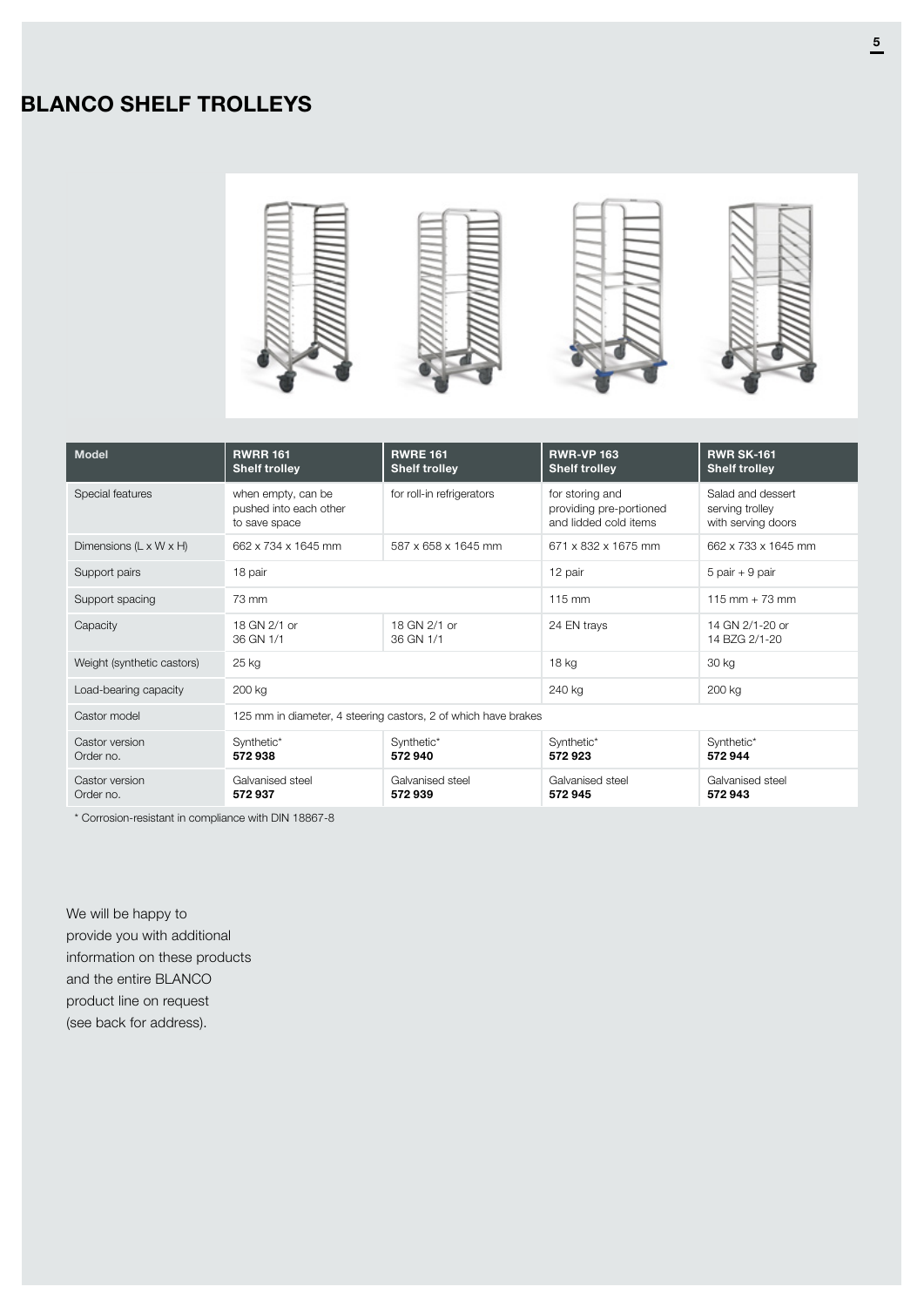### BLANCO SHELF TROLLEYS FOR USE WITH COOK & CHILL / WITH EUTECTIC PLATES









| <b>Model</b>                         | RWR <sub>2</sub><br><b>Shelf trolley</b>                       | RWR <sub>3</sub><br><b>Shelf trolley</b> | <b>RWR 2-A</b><br><b>Shelf trolley</b>            | <b>RWR 3-A</b><br><b>Shelf trolley</b>            |
|--------------------------------------|----------------------------------------------------------------|------------------------------------------|---------------------------------------------------|---------------------------------------------------|
| Special features                     | 2-piece,<br>for hanging GN containers                          | 3-piece,<br>for hanging GN containers    | 2-piece, with mount,<br>for hanging GN containers | 3-piece, with mount,<br>for hanging GN containers |
| Dimensions ( $L \times W \times H$ ) | 812 x 625 x 900 mm                                             | 1165 x 625 x 900 mm                      | 812 x 625 x 1200 mm                               | 1165 x 625 x 1200 mm                              |
| Support pairs                        | 6 pair $+2$ pair                                               | $9$ pair + 3 pair                        | 6 pair $+2$ pair<br>+ 2 pair in mount             | $9$ pair + $3$ pair<br>+ 3 pair in mount          |
| Support spacing                      | 165 mm                                                         |                                          |                                                   |                                                   |
| Capacity                             | 8 GN 1/1                                                       | 12 GN 1/1                                | 10 GN 1/1                                         | 15 GN 1/1                                         |
| Weight (synthetic castors)           | $17$ kg                                                        | 23 kg                                    | 22 kg                                             | 31 kg                                             |
| Load-bearing capacity                | 60 kg                                                          | 70 kg                                    |                                                   | 80 kg                                             |
| Castor model                         | 125 mm in diameter, 4 steering castors, 2 of which have brakes |                                          |                                                   |                                                   |
| Castor version<br>Order no.          | Synthetic*<br>572 305                                          | Synthetic*<br>572 306                    | Synthetic*<br>572 307                             | Synthetic*<br>572 308                             |
| Castor version<br>Order no.          | Galvanised steel<br>568 432                                    | Galvanised steel<br>568 446              | Galvanised steel<br>568 403                       | Galvanised steel<br>568 416                       |

\* Corrosion-resistant in compliance with DIN 18867-8





| <b>Model</b>                       | <b>RWR-EP 23</b><br><b>Shelf trolley</b>                            | <b>RWR-EP46</b><br><b>Shelf trolley</b>  |  |
|------------------------------------|---------------------------------------------------------------------|------------------------------------------|--|
| Special features                   | for transporting and storing eutectic plates in cold storage houses |                                          |  |
| Dimensions $(L \times W \times H)$ | 464 x 619 1675 mm                                                   | 668 x 739 x 1675 mm                      |  |
| Support pairs                      | 23 pair                                                             |                                          |  |
| Support spacing                    | 58 mm                                                               |                                          |  |
| Capacity                           | 23 eutectic plates (lengthwise insertion)                           | 46 eutectic plates (crosswise insertion) |  |
| Weight (synthetic castors)         | 31 kg                                                               | 39 kg                                    |  |
| Load-bearing capacity              | 200 kg                                                              |                                          |  |
| Castor model                       | 125 mm in diameter, 4 steering castors, 2 of which have brakes      |                                          |  |
| Castor version<br>Order no.        | Synthetic*<br>573962                                                | Synthetic*<br>573963                     |  |

\* Corrosion-resistant in compliance with DIN 18867-8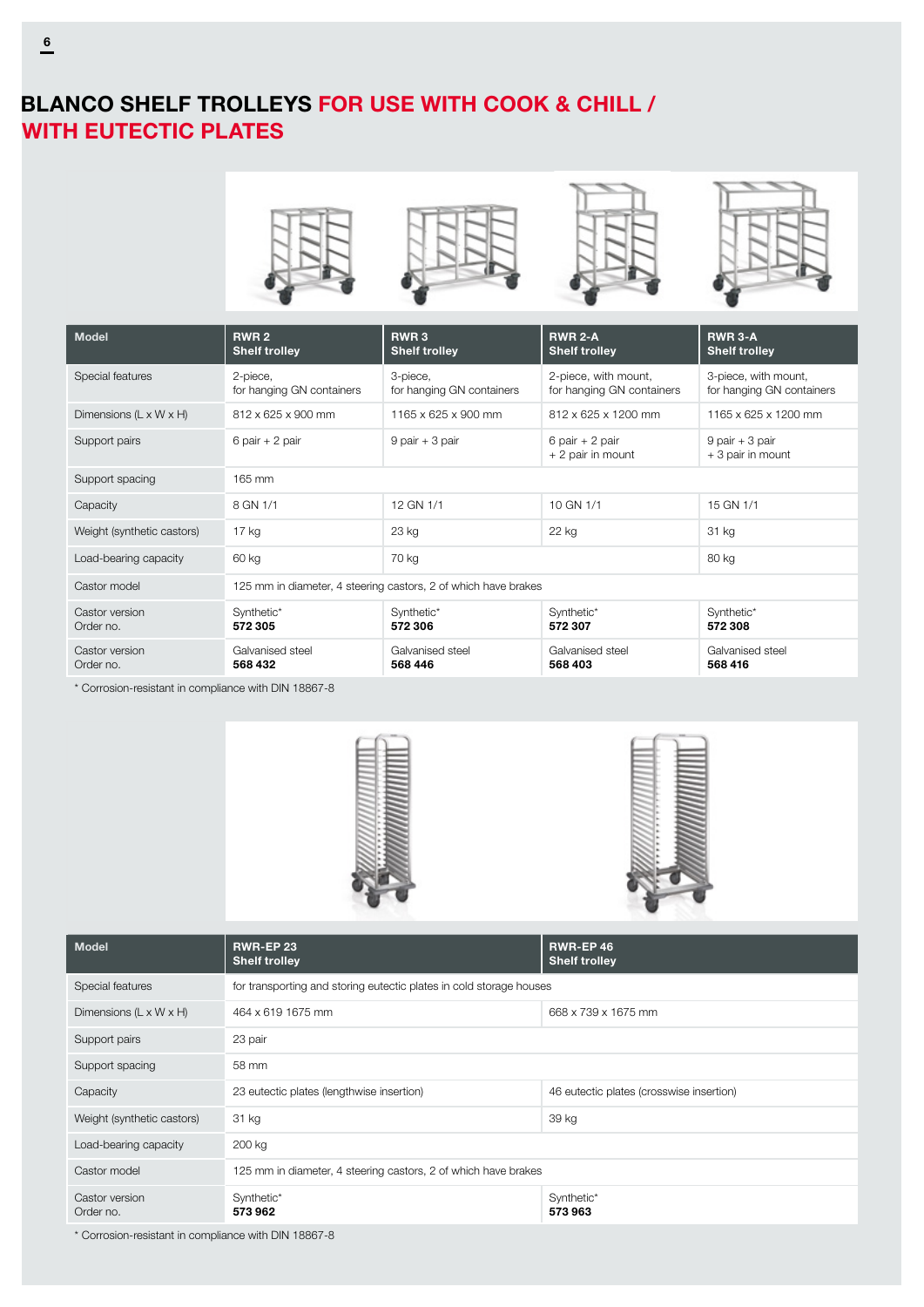## **ACCESSORIES**

| <b>Illustration</b> | <b>Model</b>                                        | <b>Designation</b>                                                                                                                                 | For models                                                                                                              | Order no.                             |
|---------------------|-----------------------------------------------------|----------------------------------------------------------------------------------------------------------------------------------------------------|-------------------------------------------------------------------------------------------------------------------------|---------------------------------------|
|                     | <b>Dust protection</b><br>hood<br>for shelf trolley | <b>Dust protection hood</b><br>consisting of transparent,<br>tear-proof polyethylene, 200 µ,<br>5-sided protection,<br>with Velcro fastener        | <b>RWR 160</b>                                                                                                          | 573717                                |
|                     |                                                     |                                                                                                                                                    | <b>RWR 161</b>                                                                                                          | 568772                                |
|                     |                                                     |                                                                                                                                                    | <b>RWRR 161</b>                                                                                                         | 568 757                               |
|                     |                                                     |                                                                                                                                                    | <b>RWRR 162</b>                                                                                                         | 573018                                |
|                     |                                                     |                                                                                                                                                    | <b>RWR-VP 163</b>                                                                                                       | 568773                                |
|                     | <b>Insulating hood</b><br>for shelf trolley         | Insulating hood,<br>interior and exterior sides made<br>of food-safe, tear-resistant<br>polyethylene, 300 µ,<br>filling: polypropylene 3 mm thick, | <b>RWR 160</b>                                                                                                          | 568 774                               |
|                     |                                                     |                                                                                                                                                    | <b>RWR 161</b>                                                                                                          | 568775                                |
|                     |                                                     |                                                                                                                                                    | <b>RWRR 161</b>                                                                                                         | 568 905                               |
|                     |                                                     | aluminised on both sides,<br>5-sided protection,<br>with Velcro fastener                                                                           | <b>RWRR 162</b>                                                                                                         | 568776                                |
|                     |                                                     | (not suitable for RWR with panelling)                                                                                                              | <b>RWR-VP 163</b>                                                                                                       | 573017                                |
|                     | <b>Panelling</b><br>made of stainless<br>steel      | Panelling, 2- or 3-sided<br>made of stainless steel                                                                                                | for all RWR models                                                                                                      | Please<br>specify<br>when<br>ordering |
|                     | Resopal<br>panelling                                | Panelling, 2- or 3-sided<br>made of Resopal                                                                                                        | all RWR,<br>not available for:<br><b>RWRR 161</b><br><b>RWRE 161</b><br><b>RWR SK 161</b>                               |                                       |
| こうしょう               | <b>Top surface</b>                                  | Trolley top made of stainless steel                                                                                                                | <b>RWR 160</b><br><b>RWR 161</b><br><b>RWR 162</b>                                                                      |                                       |
|                     | <b>Push handle</b>                                  | Push handle made of<br>stainless steel                                                                                                             | RWR 2, RWR 3,<br>RWR 2-A, RWR 3-A,<br>RWR 160, RWR 160-20,<br>RWR 161, RWR 161-20,<br><b>RWR 162</b>                    |                                       |
|                     | <b>Transport</b><br>safety catch                    | Transport locking bar made of<br>stainless steel                                                                                                   | RWR 160, RWR 161, RWR 162,<br>RWR-VP 163,<br>RWR 160-20, RWR 161-20,<br>RWRA 850, RWRA 851, RWRA 852,<br><b>RWR 751</b> |                                       |